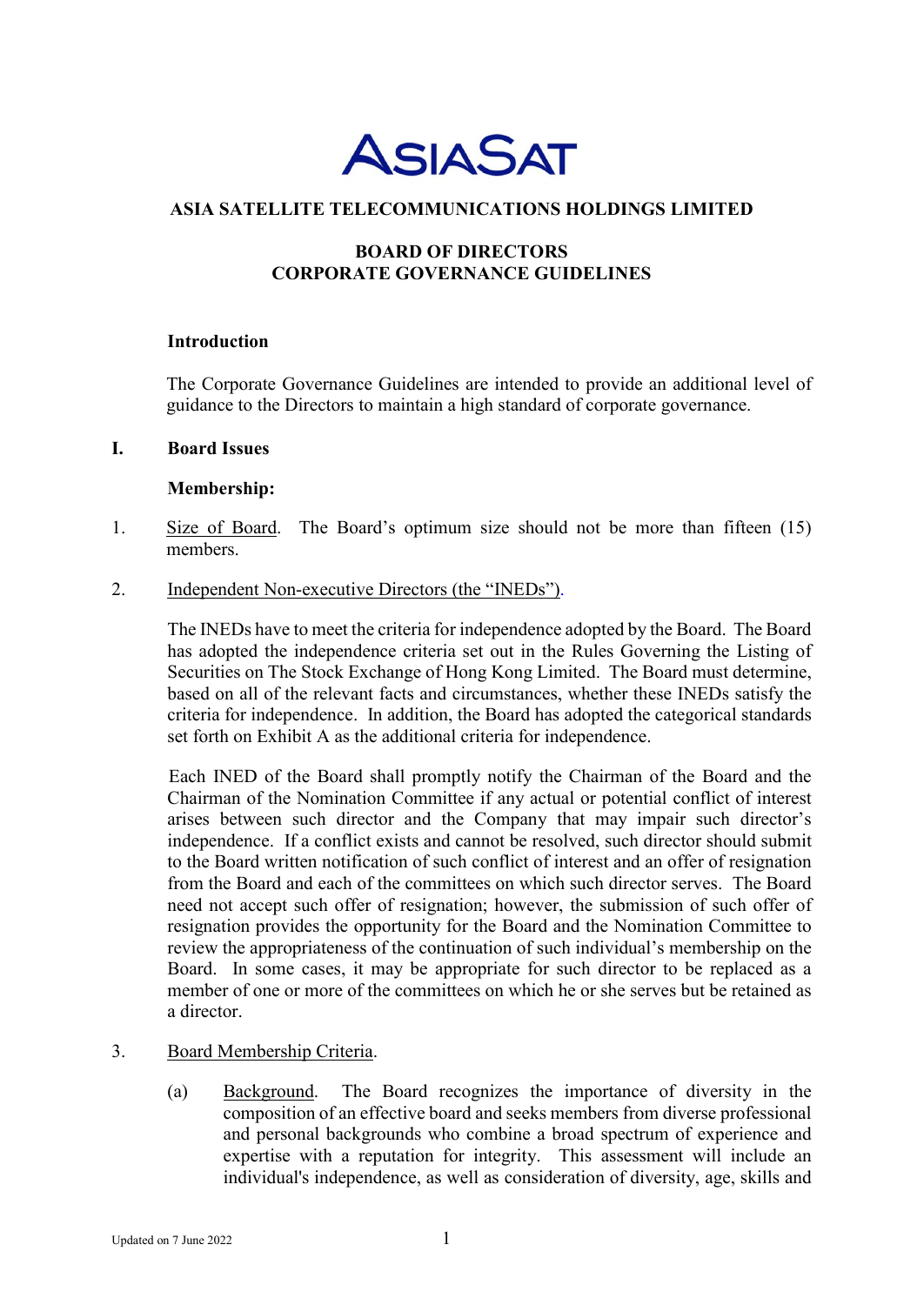experience in the context of the needs of the Board. The Board Diversity Policy was developed and adopted by the Board in November 2013.

- (b) Simultaneous Service. The director should inform the Board if he/she serves more than four other public traded company boards or governing bodies of public institutions. The Nomination Committee should review to ensure that such simultaneous service does not impair the ability of such member to effectively serve on the Board and make the recommendation to the Board where appropriate. Directors should advise the Chairman of the Board and the Chairman of the Nomination Committee in advance of accepting an invitation to serve on another public company board or other such governing body.
- (c) Financial Literacy. Directors should know how to read and understand fundamental financial statements and understand the use of financial ratios and information in evaluating the financial performance of the Company.
- (d) Character. Directors should be persons of good character and thus should possess all of the following personal characteristics:

*Integrity:* Directors should demonstrate high ethical standards and integrity in their personal and professional dealings;

*Accountability:* Directors should be willing to be accountable for their decisions as directors;

*Judgment:* Directors should possess the ability to provide wise and thoughtful counsel on a broad range of issues;

*Responsibility*: Directors should interact with each other in a manner which encourages responsible, open, challenging and inspired discussion;

*High Performance Standards*: Directors should have a history of achievements which reflects high standards for themselves and others;

*Commitment and Enthusiasm*: Directors should be committed to, and enthusiastic about, their performance for the Company as directors, both in absolute terms and relative to their peers; and

*Courage:* Directors should possess the courage to express views openly, even in the face of opposition.

(e) Expectations. Each Director will be expected to:

dedicate sufficient time, energy and attention to ensure the diligent performance of his or her duties;

comply with the duties and responsibilities set forth herein and in the By-laws of the Company;

comply with all duties of care, loyalty and confidentiality applicable to directors of publicly traded corporations organized in our jurisdiction of incorporation; and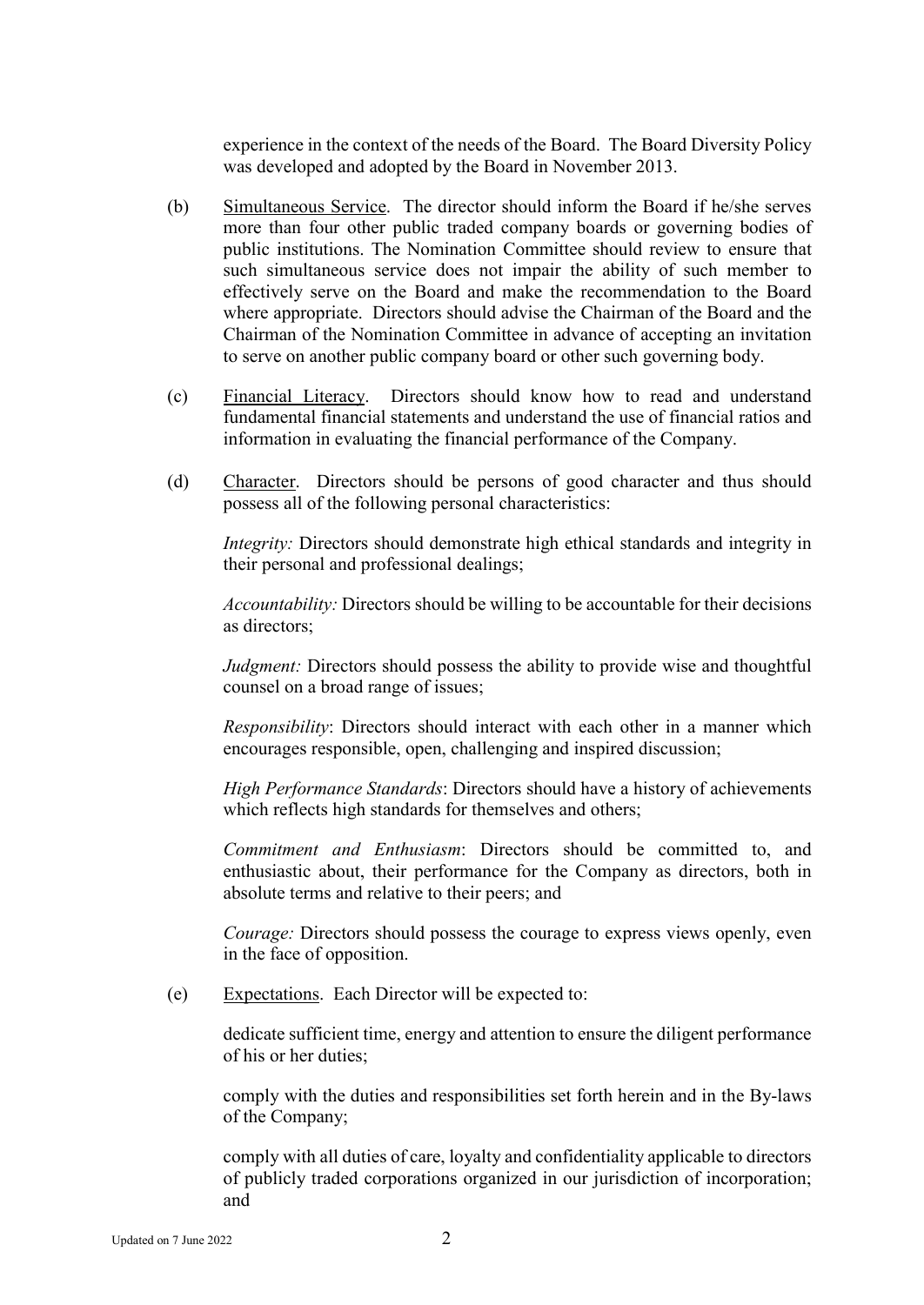adhere to the Company's Code of Business Conduct and Ethics, including, but not limited to, the policies on conflicts of interest expressed there in Exceptional candidates who do not meet all of these criteria may still be considered.

- 4. New Directors. The Nomination Committee has as one of its responsibilities the recommendation of director candidates to the Board. Nominees for directorship will be selected by the Nomination Committee in accordance with the policies and principles in its charter, the criteria established by the Board and the Board Diversity Policy. The Nomination Committee will maintain an orientation program for new directors.
- 5. Retirement.
	- (a) Term Limits. The Board does not favour term limits for directors, but believes that it is important to monitor overall Board performance. Therefore, the Nomination Committee shall review each director's continuation on the Board every three years. This will allow each director the opportunity to conveniently confirm his or her desire to continue as a member of the Board. The Board, on an annual basis, will review and make a determination on the continued independence of an INED whose term of continuous service on the Board has reached or exceeded nine years.
	- (b) Retirement Policy. No person shall be nominated by the Board to serve as a director after he or she has passed his or her 75th birthday, unless the Nomination Committee has voted, on an annual basis, to waive, or continue to waive, the mandatory retirement age of such person as a director.
	- (c) Resignation Policy Executive Directors. Executive directors shall offer to resign from the Board upon their resignation, removal or retirement as an officer of the Company.
	- (d) Directors Changing Their Present Job Responsibilities. The Board expects directors to offer to resign from the Board upon a change in their business position including, without limitation, retirement from the position on which their original nomination was based. It is not the sense of the Board that in every instance the directors who retire or change from the position they held when they came on the Board should necessarily leave the Board. There should, however, be an opportunity for the Board through the Nomination Committee to review the continued appropriateness of Board membership under the circumstances.

## **II. Conduct:**

1. Directors' Duties. The Board is elected by stockholders to provide oversight and strategic guidance to senior management. The basic responsibility of the directors is to exercise their business judgment to act in what they reasonably believe to be in the best interests of the Company and its stockholders. In discharging that obligation, directors should be entitled to rely on the honesty and integrity of the Company's officers, employees, outside advisors and independent auditors. The Board selects and oversees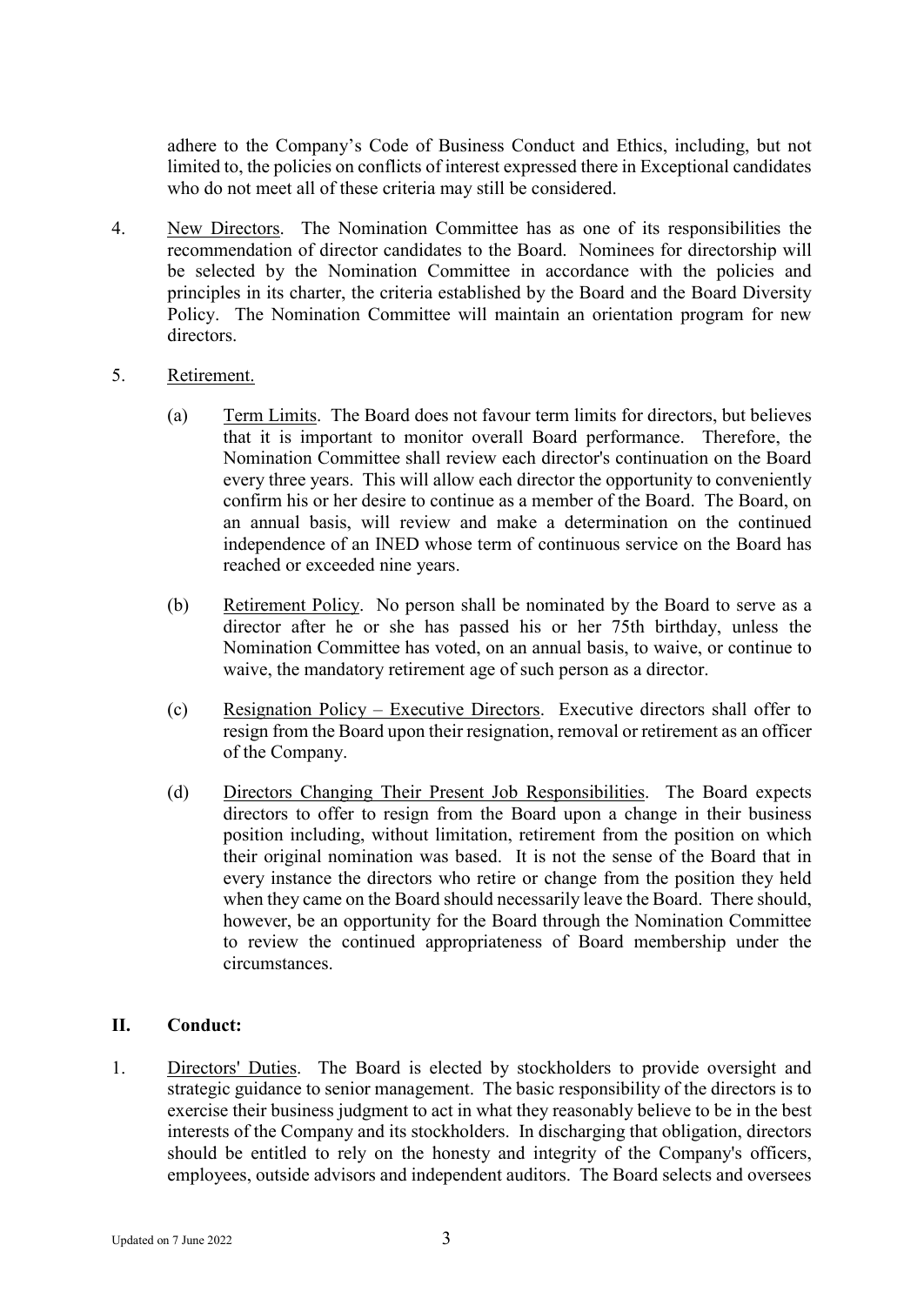the members of senior management, to whom the Board delegates the authority and responsibility for the conduct of the day-to-day operations of the business.

Directors are expected to attend Board meetings and meetings of committees on which they serve, and to spend the time needed and meet as frequently as necessary to properly discharge their responsibilities. Directors are expected to review meeting materials prior to Board and committee meetings and, when possible, should communicate in advance of meetings any questions or concerns that they wish to discuss so that management will be prepared to address the same. Each director's attendance at, and preparation for, Board meetings and meetings of committees on which they serve, shall be considered by the Nomination Committee when recommending director nominees.

### 2. Board Meetings.

- (a) Selection of Agenda Items and Executive Sessions. The Chairman and Chief Executive Officer should establish the agenda for Board meetings. Each Board member is free to suggest the inclusion of items on the agenda. Each Board member is free to raise at any Board meeting subjects that are not on the agenda for that meeting. The Board will meet periodically in executive sessions without executive directors and any members of the Company's management, whether or not they are directors, who may otherwise be present. There may, but does not need to be, a single presiding director at all executive sessions; however the directors meeting in executive session may select a procedure by which a presiding director shall be selected for each executive session.
- (b) Distribution of Materials. The Company shall distribute, sufficiently in advance of meetings to permit meaningful review, written materials, which shall in all events include recent financial information, for use at Board meetings.
- (c) Attendance of Non-Directors. The Board believes that attendance of key executive officers augments the meeting process, and such attendance should be encouraged.
- (d) Number of Meetings. The Board shall hold a minimum of four meetings per year.
- 3. Conflicts of Interest. Directors shall avoid any action, position or interest that conflicts with an interest of the Company, or gives the appearance of a conflict. The Company annually solicits information from directors in order to monitor potential conflicts of interest and directors are expected to be mindful of their fiduciary obligations to the Company.
- 4. Director Compensation. The form and amount of director compensation will be determined by the Remuneration Committee in accordance with the policies and principles set forth in its charter. The Board is aware that questions as to directors' independence may be raised when directors' fees and emoluments exceed what is customary. Similar concerns may be raised when the Company makes substantial charitable contributions to organisations in which a director is affiliated, or enters into consulting contracts with (or provides other indirect forms of compensation to) a director. The Board will critically evaluate each of these matters when determining the form and amount of director compensation.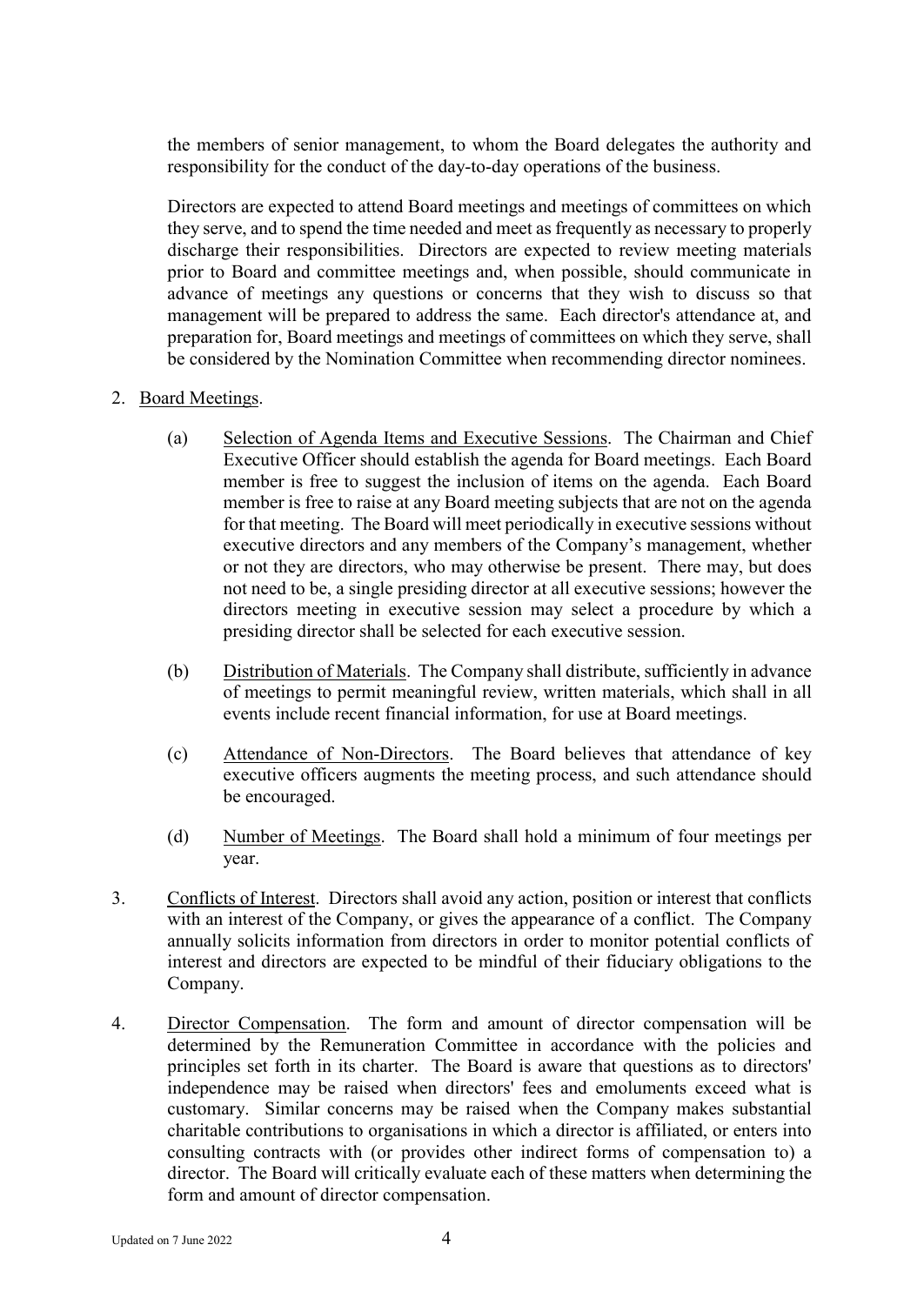- 5. Orientation and Continuing Director Education. Within the first 90 days after election or appointment to the Board, each new member of the Board shall commence participation in a mandatory orientation program in which such new member will visit facilities representing all of the Company's business lines and will have the opportunity to meet with corporate department heads, which orientation program shall be completed within the first 180 days after election or appointment. In addition, the management of the Company shall provide new members of the Board with materials, briefings and educational opportunities to permit them to become familiar with the Company and to enable them to better perform their duties.
- 6. Assessing Board Performance. The Board will conduct an annual self-evaluation to determine whether it and its committees are functioning effectively. The Nomination Committee will receive comments from all directors as to the Board's performance and report annually to the Board with an assessment of the Board's performance, to be discussed with the full Board following the end of each fiscal year.
- 7. Access to Officers and Employees. Board members have complete and open access to the Company's Chief Executive Officer, Chief Financial Officer, and Legal Counsel. Board members who wish to have access to other members of management may coordinate such access through one of the foregoing or may contract such members of management directly.
- 8. Interaction with Third Parties. The Board believes that management should speak for the Company and that the Chairman should speak for the Board. In order to ensure compliance with applicable securities laws and to avoid the potential detriment to the interests of the Company and other constituencies that could result from inconsistent communications, the members of the Board will not respond to media inquiries or make statements to the media regarding the Company and its business without consultation with, and approval by, the Chairman of the Board or the Board.
- 9. Board Authority. The Board and each committee have the power to hire independent legal, financial or other advisors as they may deem necessary, without consulting or obtaining the approval of any officer of the Company in advance.
- 10. Confidentiality. The Board believes maintaining confidentiality of information and deliberations is an imperative. Information learned during the course of service on the Board is to be held confidential and used solely in furtherance of the Company's business.

### **III. Committee Issues**

1. Board Committees. The Board will have at all times an Audit Committee, a Remuneration Committee, a Compliance Committee and a Nomination Committee. Each of these Committees shall consist of such number of INEDs from time to time. Committee members will be appointed by the Board upon recommendation of the Nomination Committee with consideration of the desires of individual directors.

The Board may, from time to time, establish or maintain additional committees as necessary or appropriate to meet the Company's needs. Currently the Board has established two committees namely Strategy Committee and Compliance Committee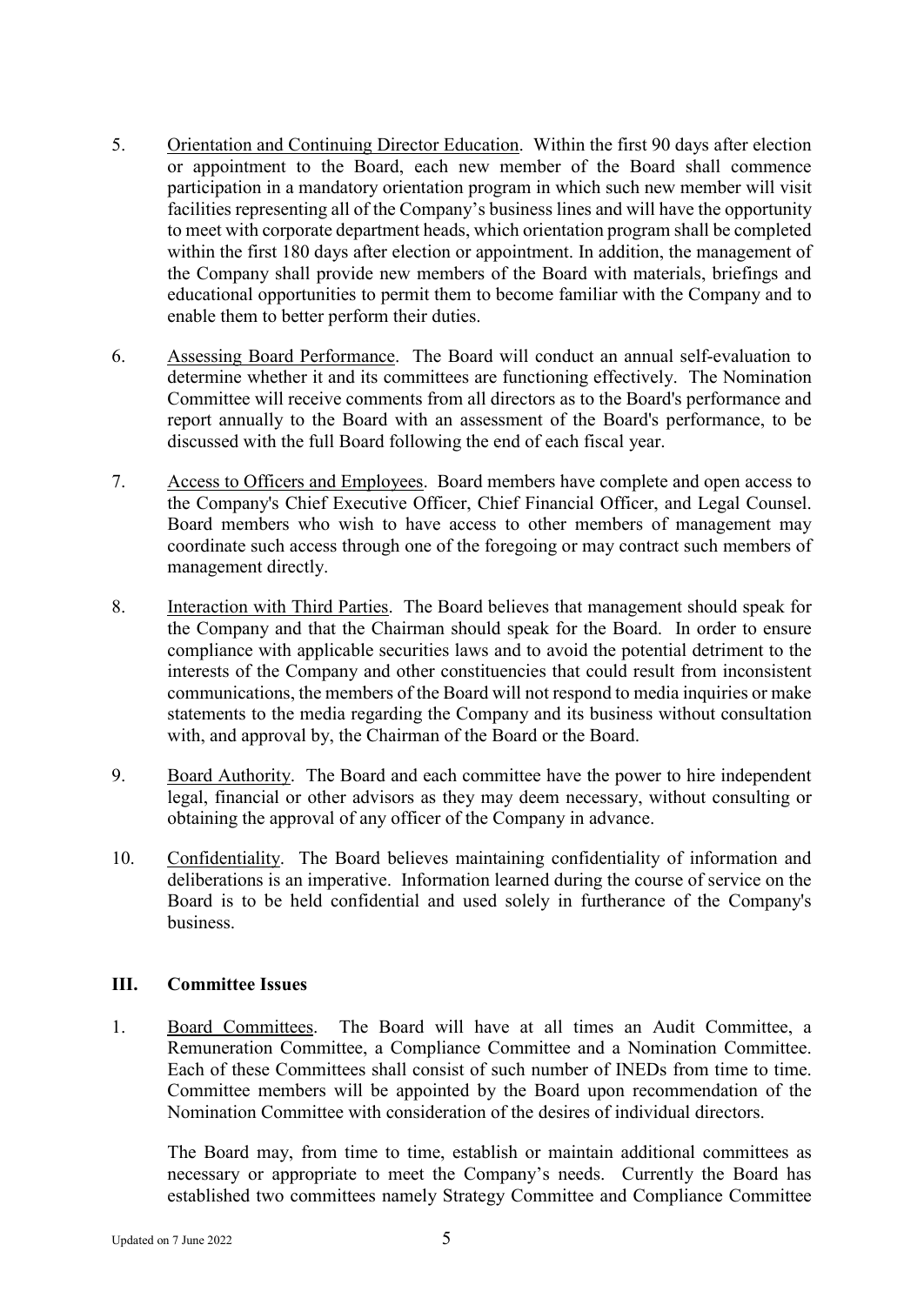to assist the Board for the strategic business matter and regulatory and compliance matters.

- 2. Rotation of Committee Assignments and Chairs. Committee assignments and the designation of committee chairs should be based on the director's knowledge, interests and areas of expertise. The Board does not favour mandatory rotation of committee assignments or chairs. The Board believes experience and continuity are more important than rotation. Committee members and chairs may be rotated in response to changes in membership of the Board and in all cases should be rotated only if rotation is likely to increase committee performance.
- 3. Committee Charters. Each committee shall have its own charter. The charters will set forth the purposes, goals and responsibilities of the committees as well as qualifications for committee membership, procedures for committee member appointment and removal, committee structure and operations and committee reporting to the Board. The charters will also provide that each committee will annually evaluate its own performance.
- 4. Frequency and Length of Committee Meetings. The chair of each committee, in consultation with the committee members, will determine the frequency and length of the committee meetings consistent with any requirements set forth in the committee's charter.

### **IV. Chief Executive Officer (the "CEO") Evaluation and Management Succession**

- 1. CEO Compensation. The Remuneration Committee will conduct an annual review and approve corporate goals and objectives relevant to CEO compensation and set the CEO's compensation level based on this evaluation in accordance with the policies set forth in the charter of the Remuneration Committee.
- 2. Succession. At least annually, the Board or the Nomination Committee shall work with the Chairman of the Board and the CEO to plan for CEO's succession, as well as to develop plans for interim succession for the CEO in the event of an unexpected occurrence.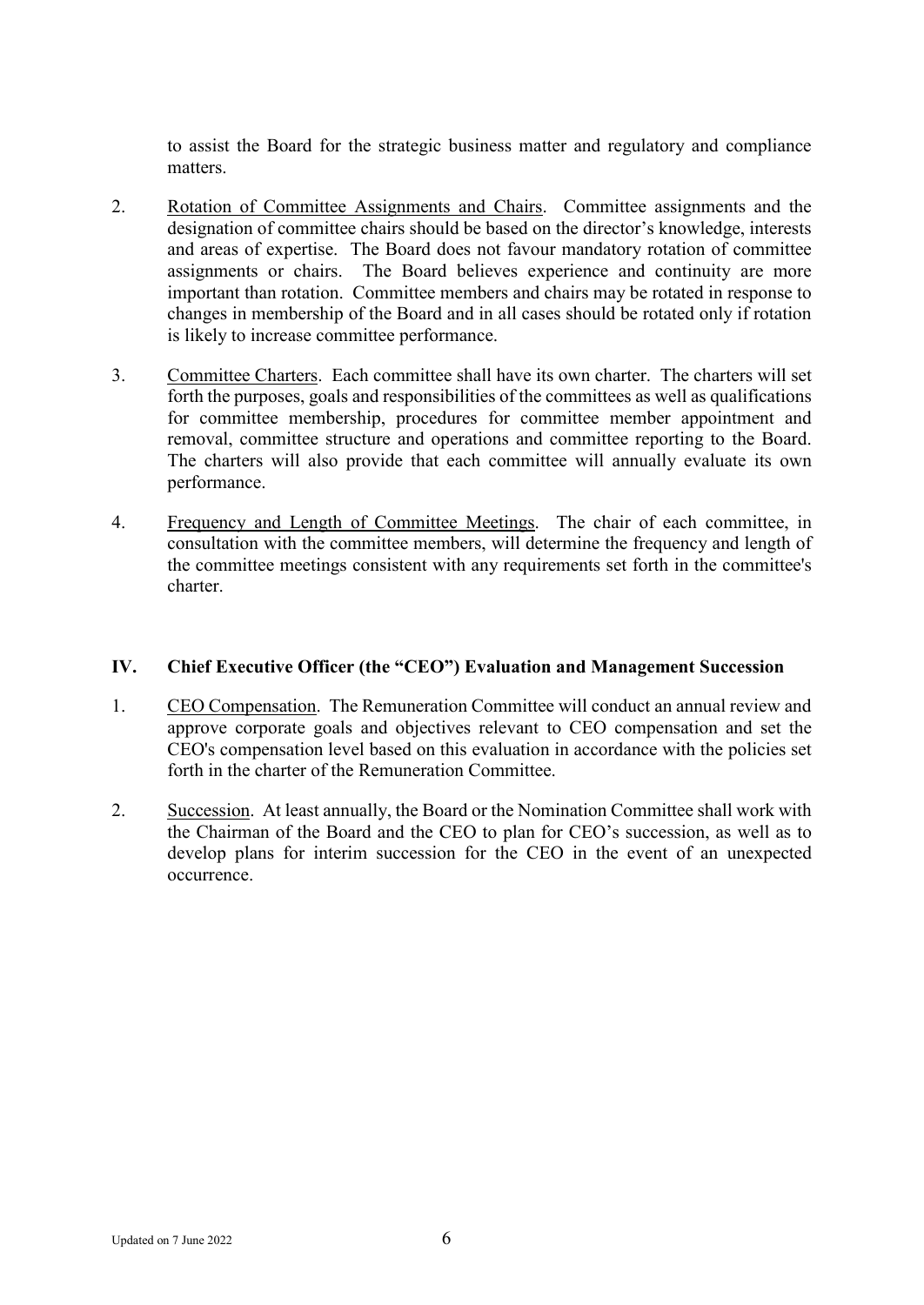# **Exhibit A**

# **Categorical Independence Standards**

- (A). The following commercial or charitable relationships will not be considered material relationships that would impair a director's independence:
	- a director or an immediate family member<sup>[\\*](#page-6-0)</sup> is an executive officer of another company that does business with Company and the annual sales to, or purchases from, the Company are less than one percent of the annual revenues of the company he or she serves as an executive officer.
	- a director or an immediate family member is an executive officer of another company which is indebted to the Company, or to which the Company is indebted, and the total amount of either company's indebtedness to the other is less than one percent of the total consolidated assets of the company he or she serves as an executive officer and such indebtedness is not past due.
	- a director or an immediate family member serves as an officer, director or trustee of a charitable organisation, and the Company's discretionary charitable contributions to the organisation are less than one percent of that organisation's total annual charitable receipts (the Company's automatic matching of employee charitable contributions will not be included in the amount of the Company's contributions for this purpose).
- (B). The following relationships will be considered material relationships that would impair a director's independence, absent a determination by the Board to the contrary:
	- a director or an immediate family member is a partner of or of counsel to a law firm that performs substantial legal services to the Company on a regular basis; and
	- a director or an immediate family member is a partner, officer or employee of an investment bank or consulting firm that performs substantial services to the Company on a regular basis.
- (C). Business relationships, other than those enumerated in (A) and (B) above, between the Company and an entity for which the director or an immediate family member serves as an officer or general partner or of which the director or an immediate family member is the owner of more than five percent of the outstanding equity interests will be evaluated by reference to the following criteria:
	- is the business arrangement usually and customarily offered to customers or suppliers by the Company?

```
Updated on 7 \text{ June } 2022 7
```
<span id="page-6-0"></span>An "immediate family member" includes a person's spouse, parents, children, siblings, mothers and fathers-in-law, sons and daughters-in-law, brothers and sisters-in-law, and anyone (other than domestic employees) who shares such person's home.